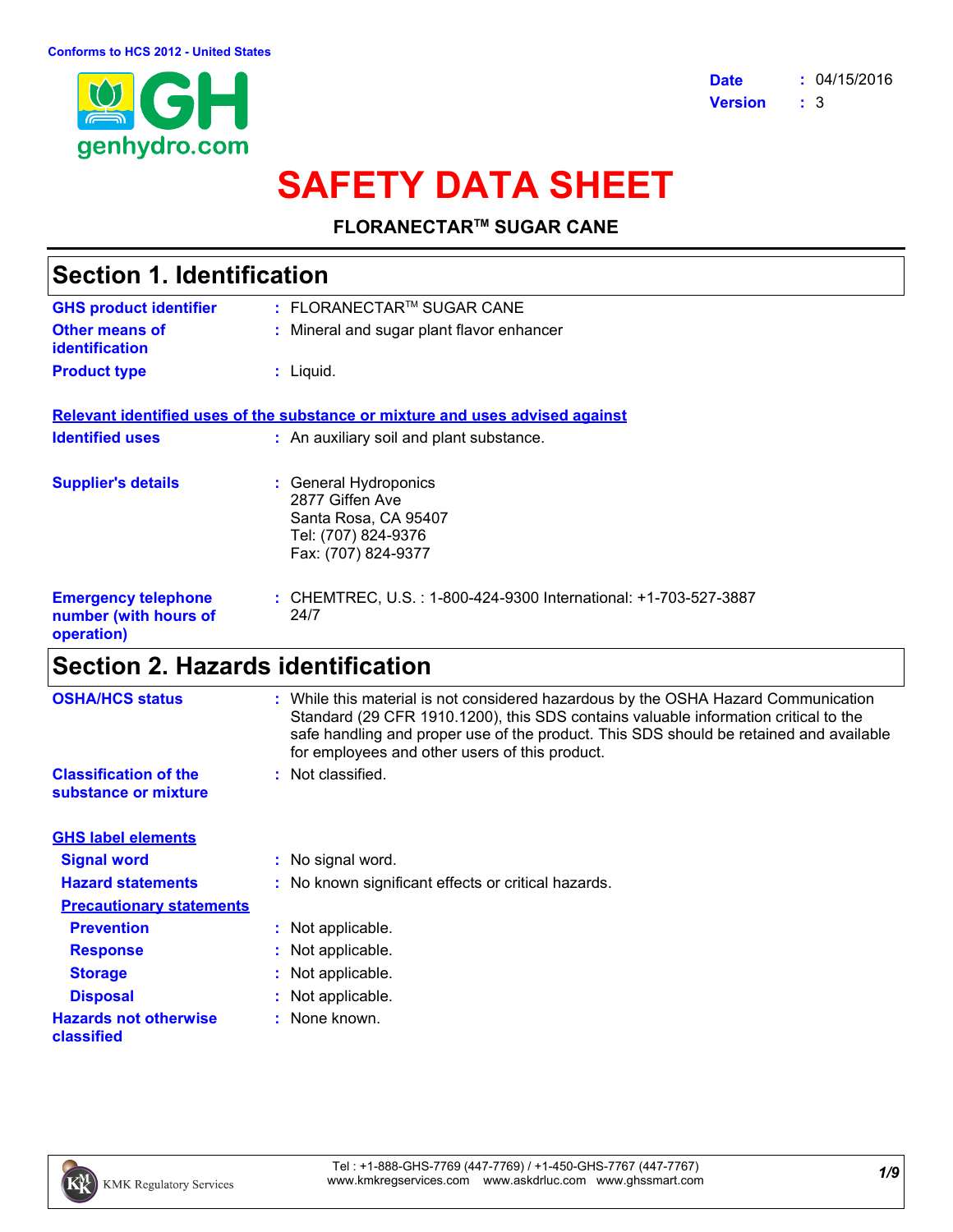

### **Section 3. Composition/information on ingredients**

| <b>Substance/mixture</b> | $:$ Mixture |
|--------------------------|-------------|
|                          |             |

**Other means of identification**

**:** Mineral and sugar plant flavor enhancer

#### **CAS number/other identifiers**

**CAS number :** Not applicable.

**Product code** : Not available.

**There are no ingredients present which, within the current knowledge of the supplier and in the concentrations applicable, are classified as hazardous to health or the environment and hence require reporting in this section.**

**Occupational exposure limits, if available, are listed in Section 8.**

### **Section 4. First aid measures**

#### **Description of necessary first aid measures**

| <b>Eye contact</b>  | : Immediately flush eyes with plenty of water, occasionally lifting the upper and lower<br>eyelids. Check for and remove any contact lenses. Get medical attention if irritation<br>occurs.                                                                                                                              |
|---------------------|--------------------------------------------------------------------------------------------------------------------------------------------------------------------------------------------------------------------------------------------------------------------------------------------------------------------------|
| <b>Inhalation</b>   | : Remove victim to fresh air and keep at rest in a position comfortable for breathing. If not<br>breathing, if breathing is irregular or if respiratory arrest occurs, provide artificial<br>respiration or oxygen by trained personnel. Maintain an open airway. Get medical<br>attention if symptoms occur.            |
| <b>Skin contact</b> | : Flush contaminated skin with plenty of water. Get medical attention if symptoms occur.                                                                                                                                                                                                                                 |
| <b>Ingestion</b>    | : Wash out mouth with water. If material has been swallowed and the exposed person is<br>conscious, give small quantities of water to drink. Do not induce vomiting unless<br>directed to do so by medical personnel. Never give anything by mouth to an<br>unconscious person. Get medical attention if symptoms occur. |

#### **Most important symptoms/effects, acute and delayed**

| <b>Potential acute health effects</b> |                                                     |  |  |  |
|---------------------------------------|-----------------------------------------------------|--|--|--|
| <b>Eye contact</b>                    | : No known significant effects or critical hazards. |  |  |  |
| <b>Inhalation</b>                     | : No known significant effects or critical hazards. |  |  |  |
| <b>Skin contact</b>                   | : No known significant effects or critical hazards. |  |  |  |
| Ingestion                             | : No known significant effects or critical hazards. |  |  |  |
| Over-exposure signs/symptoms          |                                                     |  |  |  |
| Eye contact                           | : No known significant effects or critical hazards. |  |  |  |
| <b>Inhalation</b>                     | : No known significant effects or critical hazards. |  |  |  |
| <b>Skin contact</b>                   | : No known significant effects or critical hazards. |  |  |  |
| <b>Ingestion</b>                      | : No known significant effects or critical hazards. |  |  |  |

#### **Indication of immediate medical attention and special treatment needed, if necessary**

| <b>Notes to physician</b>         | : Treat symptomatically. Contact poison treatment specialist immediately if large<br>quantities have been ingested or inhaled. |
|-----------------------------------|--------------------------------------------------------------------------------------------------------------------------------|
| <b>Specific treatments</b>        | : No specific treatment.                                                                                                       |
| <b>Protection of first-aiders</b> | : No special protection is required.                                                                                           |

#### **See toxicological information (Section 11)**

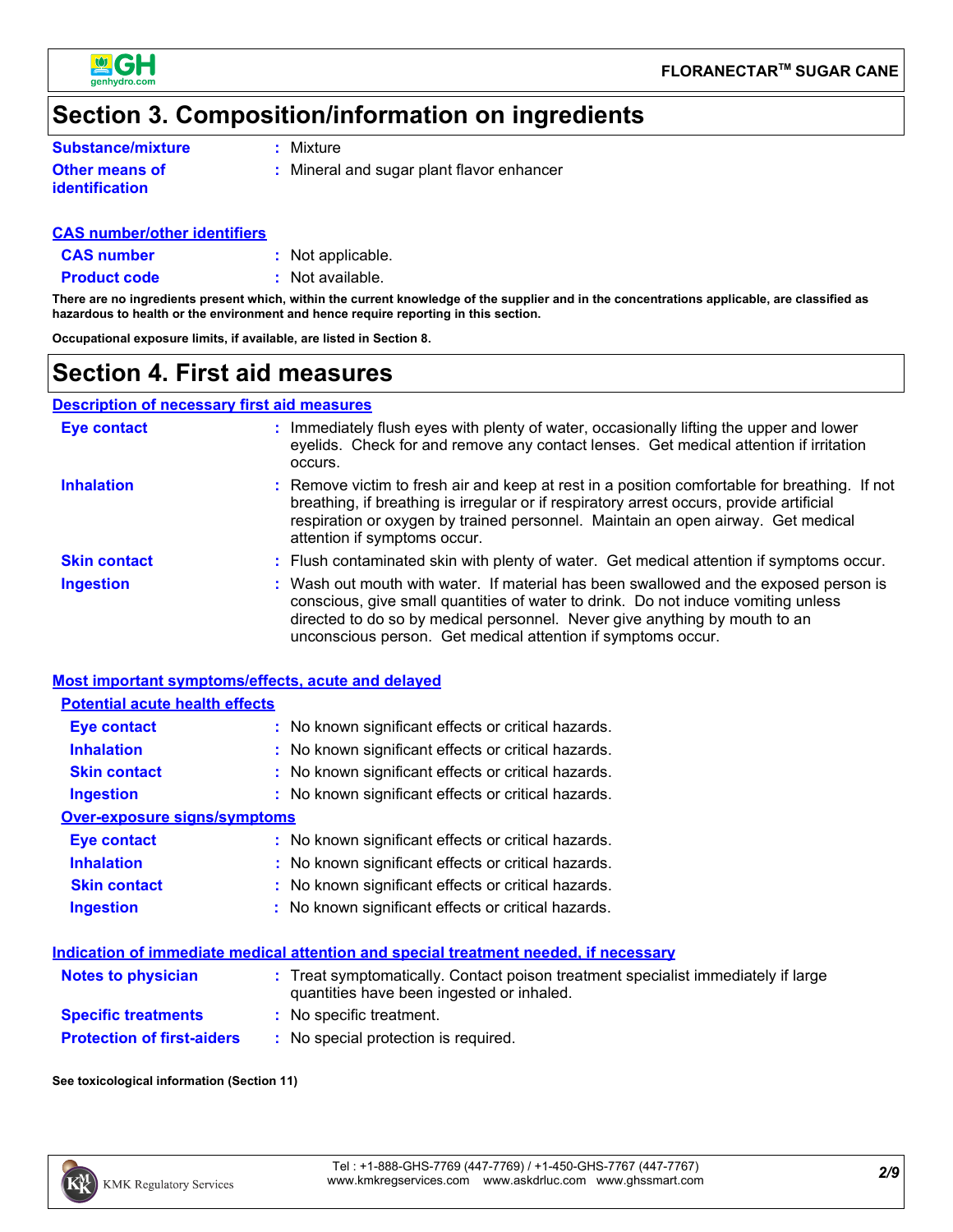

### **Section 5. Fire-fighting measures**

| <b>Extinguishing media</b>                               |                                                                                                                                                                          |
|----------------------------------------------------------|--------------------------------------------------------------------------------------------------------------------------------------------------------------------------|
| <b>Suitable extinguishing</b><br>media                   | : Use an extinguishing agent suitable for the surrounding fire.                                                                                                          |
| <b>Unsuitable extinguishing</b><br>media                 | : None known.                                                                                                                                                            |
| <b>Specific hazards arising</b><br>from the chemical     | : No specific fire or explosion hazard.                                                                                                                                  |
| <b>Hazardous thermal</b><br>decomposition products       | : Decomposition products may include the following materials:<br>sulfur oxides<br>metal oxide/oxides                                                                     |
| <b>Special protective actions</b><br>for fire-fighters   | : No special measures are required.                                                                                                                                      |
| <b>Special protective</b><br>equipment for fire-fighters | : Fire-fighters should wear appropriate protective equipment and self-contained breathing<br>apparatus (SCBA) with a full face-piece operated in positive pressure mode. |

## **Section 6. Accidental release measures**

|                                                       | <b>Personal precautions, protective equipment and emergency procedures</b>                                                                                                                                                                                                                                                                                                                                                                                                                                                               |  |
|-------------------------------------------------------|------------------------------------------------------------------------------------------------------------------------------------------------------------------------------------------------------------------------------------------------------------------------------------------------------------------------------------------------------------------------------------------------------------------------------------------------------------------------------------------------------------------------------------------|--|
| For non-emergency<br>personnel                        | : Put on appropriate personal protective equipment.                                                                                                                                                                                                                                                                                                                                                                                                                                                                                      |  |
|                                                       | For emergency responders : If specialized clothing is required to deal with the spillage, take note of any information in<br>Section 8 on suitable and unsuitable materials. See also the information in "For non-<br>emergency personnel".                                                                                                                                                                                                                                                                                              |  |
| <b>Environmental precautions</b>                      | : Avoid dispersal of spilled material and runoff and contact with soil, waterways, drains<br>and sewers. Inform the relevant authorities if the product has caused environmental<br>pollution (sewers, waterways, soil or air).                                                                                                                                                                                                                                                                                                          |  |
| Methods and materials for containment and cleaning up |                                                                                                                                                                                                                                                                                                                                                                                                                                                                                                                                          |  |
|                                                       | : Stop leak if without risk. Move containers from spill area. Prevent entry into sewers,<br>water courses, basements or confined areas. Wash spillages into an effluent treatment<br>plant or proceed as follows. Contain and collect spillage with non-combustible,<br>absorbent material e.g. sand, earth, vermiculite or diatomaceous earth and place in<br>container for disposal according to local regulations (see Section 13). Dispose of via a<br>licensed waste disposal contractor. Note: see Section 1 for emergency contact |  |

information and Section 13 for waste disposal.

### **Section 7. Handling and storage**

#### **Precautions for safe handling**

| <b>Protective measures</b>                       | : Put on appropriate personal protective equipment (see Section 8).                                                                                                                                                                                                    |
|--------------------------------------------------|------------------------------------------------------------------------------------------------------------------------------------------------------------------------------------------------------------------------------------------------------------------------|
| <b>Advice on general</b><br>occupational hygiene | : Eating, drinking and smoking should be prohibited in areas where this material is<br>handled, stored and processed. Workers should wash hands and face before eating,<br>drinking and smoking. See also Section 8 for additional information on hygiene<br>measures. |

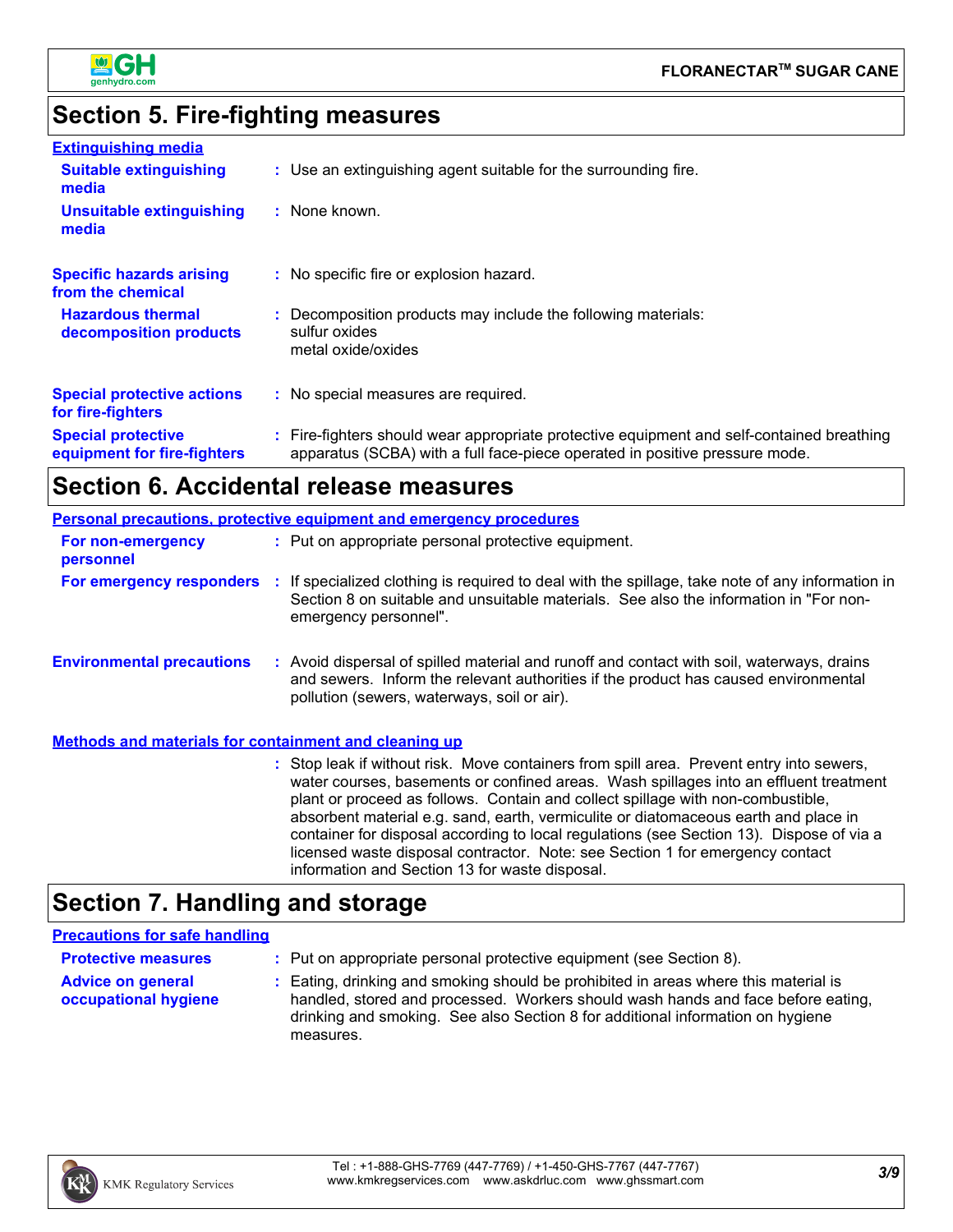

**Control parameters**

### **Section 7. Handling and storage**

|                          | <b>Conditions for safe storage, :</b> Store in accordance with local regulations. Store in original container protected from |  |  |
|--------------------------|------------------------------------------------------------------------------------------------------------------------------|--|--|
| including any            | direct sunlight in a dry, cool and well-ventilated area, away from incompatible materials                                    |  |  |
| <b>incompatibilities</b> | (see Section 10) and food and drink. Keep container tightly closed and sealed until                                          |  |  |
|                          | ready for use. Containers that have been opened must be carefully resealed and kept                                          |  |  |
|                          | upright to prevent leakage. Do not store in unlabeled containers. Use appropriate                                            |  |  |
|                          | containment to avoid environmental contamination.                                                                            |  |  |

### **Section 8. Exposure controls/personal protection**

| <b>Occupational exposure limits</b><br>None.     |    |                                                                                                                                                                                                                                                                                                                                                                                                 |
|--------------------------------------------------|----|-------------------------------------------------------------------------------------------------------------------------------------------------------------------------------------------------------------------------------------------------------------------------------------------------------------------------------------------------------------------------------------------------|
| <b>Appropriate engineering</b><br>controls       |    | Good general ventilation should be sufficient to control worker exposure to airborne<br>contaminants.                                                                                                                                                                                                                                                                                           |
| <b>Environmental exposure</b><br><b>controls</b> | t. | Emissions from ventilation or work process equipment should be checked to ensure<br>they comply with the requirements of environmental protection legislation.                                                                                                                                                                                                                                  |
| <b>Individual protection measures</b>            |    |                                                                                                                                                                                                                                                                                                                                                                                                 |
| <b>Hygiene measures</b>                          |    | Wash hands, forearms and face thoroughly after handling chemical products, before<br>eating, smoking and using the lavatory and at the end of the working period.<br>Appropriate techniques should be used to remove potentially contaminated clothing.<br>Wash contaminated clothing before reusing. Ensure that eyewash stations and safety<br>showers are close to the workstation location. |
| <b>Eye/face protection</b>                       |    | Safety eyewear complying with an approved standard should be used when a risk<br>assessment indicates this is necessary to avoid exposure to liquid splashes, mists,<br>gases or dusts. If contact is possible, the following protection should be worn, unless<br>the assessment indicates a higher degree of protection: safety glasses with side-shields.                                    |
| <b>Skin protection</b>                           |    |                                                                                                                                                                                                                                                                                                                                                                                                 |
| <b>Hand protection</b>                           |    | Chemical-resistant, impervious gloves complying with an approved standard should be<br>worn at all times when handling chemical products if a risk assessment indicates this is<br>necessary.                                                                                                                                                                                                   |
| <b>Body protection</b>                           |    | Personal protective equipment for the body should be selected based on the task being<br>performed and the risks involved and should be approved by a specialist before<br>handling this product.                                                                                                                                                                                               |
| <b>Other skin protection</b>                     |    | Appropriate footwear and any additional skin protection measures should be selected<br>based on the task being performed and the risks involved and should be approved by a<br>specialist before handling this product.                                                                                                                                                                         |
| <b>Respiratory protection</b>                    |    | : Not required under normal conditions of use.                                                                                                                                                                                                                                                                                                                                                  |

### **Section 9. Physical and chemical properties**

| <b>Appearance</b>     |                                      |
|-----------------------|--------------------------------------|
| <b>Physical state</b> | : Liquid. [Aqueous solution.]        |
| <b>Color</b>          | Brown.                               |
| <b>Odor</b>           | $:$ Not available.                   |
| <b>Odor threshold</b> | : Not available.                     |
| рH                    | : 6.1                                |
| <b>Melting point</b>  | $:$ Not available.                   |
| <b>Boiling point</b>  | : $110^{\circ}$ C (230 $^{\circ}$ F) |
| <b>Flash point</b>    | : Not applicable.                    |



*4/9* Tel : +1-888-GHS-7769 (447-7769) / +1-450-GHS-7767 (447-7767) www.kmkregservices.com www.askdrluc.com www.ghssmart.com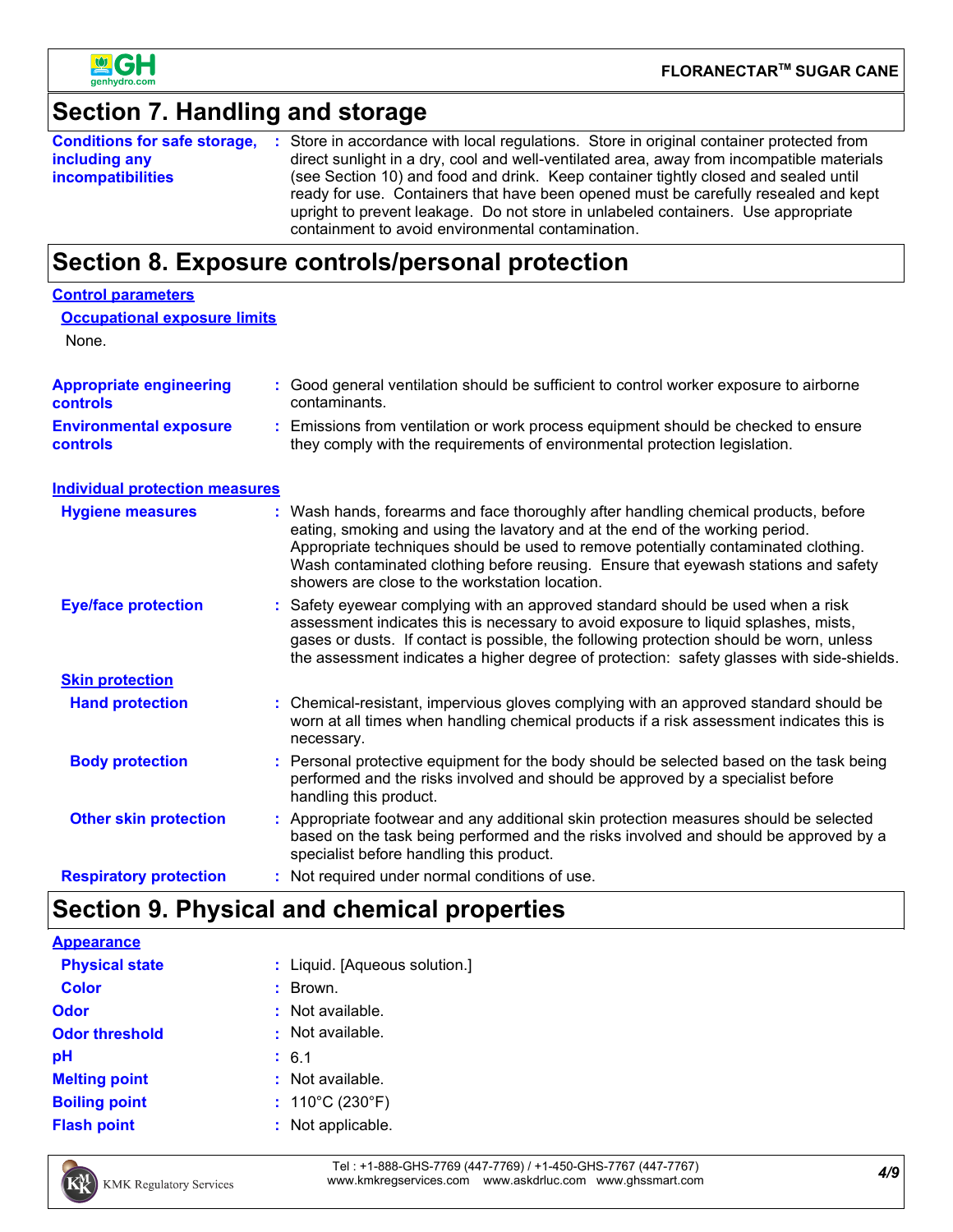

### **Section 9. Physical and chemical properties**

| <b>Evaporation rate</b>                           | $:$ Not available.  |
|---------------------------------------------------|---------------------|
| <b>Flammability (solid, gas)</b>                  | $:$ Not flammable.  |
| Lower and upper explosive<br>(flammable) limits   | : Not available.    |
| <b>Vapor pressure</b>                             | : Not available.    |
| <b>Vapor density</b>                              | $:$ Not available.  |
| <b>Relative density</b>                           | : 1.1               |
| <b>Solubility</b>                                 | : Soluble in water. |
| <b>Partition coefficient: n-</b><br>octanol/water | $:$ Not available.  |
| <b>Auto-ignition temperature</b>                  | : Not available.    |
| <b>Decomposition temperature</b>                  | : Not available.    |
| <b>Viscosity</b>                                  | Not available.      |

### **Section 10. Stability and reactivity**

| <b>Reactivity</b>                                   | : No specific test data related to reactivity available for this product or its ingredients.              |
|-----------------------------------------------------|-----------------------------------------------------------------------------------------------------------|
| <b>Chemical stability</b>                           | : The product is stable.                                                                                  |
| <b>Possibility of hazardous</b><br><b>reactions</b> | : Under normal conditions of storage and use, hazardous reactions will not occur.                         |
| <b>Conditions to avoid</b>                          | : No specific data.                                                                                       |
| <b>Incompatible materials</b>                       | : Reactive or incompatible with the following materials: oxidizing materials.                             |
| <b>Hazardous decomposition</b><br>products          | : Under normal conditions of storage and use, hazardous decomposition products should<br>not be produced. |

### **Section 11. Toxicological information**

#### **Information on toxicological effects**

**Acute toxicity Irritation/Corrosion Sensitization** There is no data available. There is no data available.

There is no data available.

#### **Mutagenicity**

There is no data available.

#### **Carcinogenicity**

There is no data available.

#### **Reproductive toxicity**

There is no data available.

#### **Teratogenicity**

There is no data available.

**Specific target organ toxicity (single exposure)**

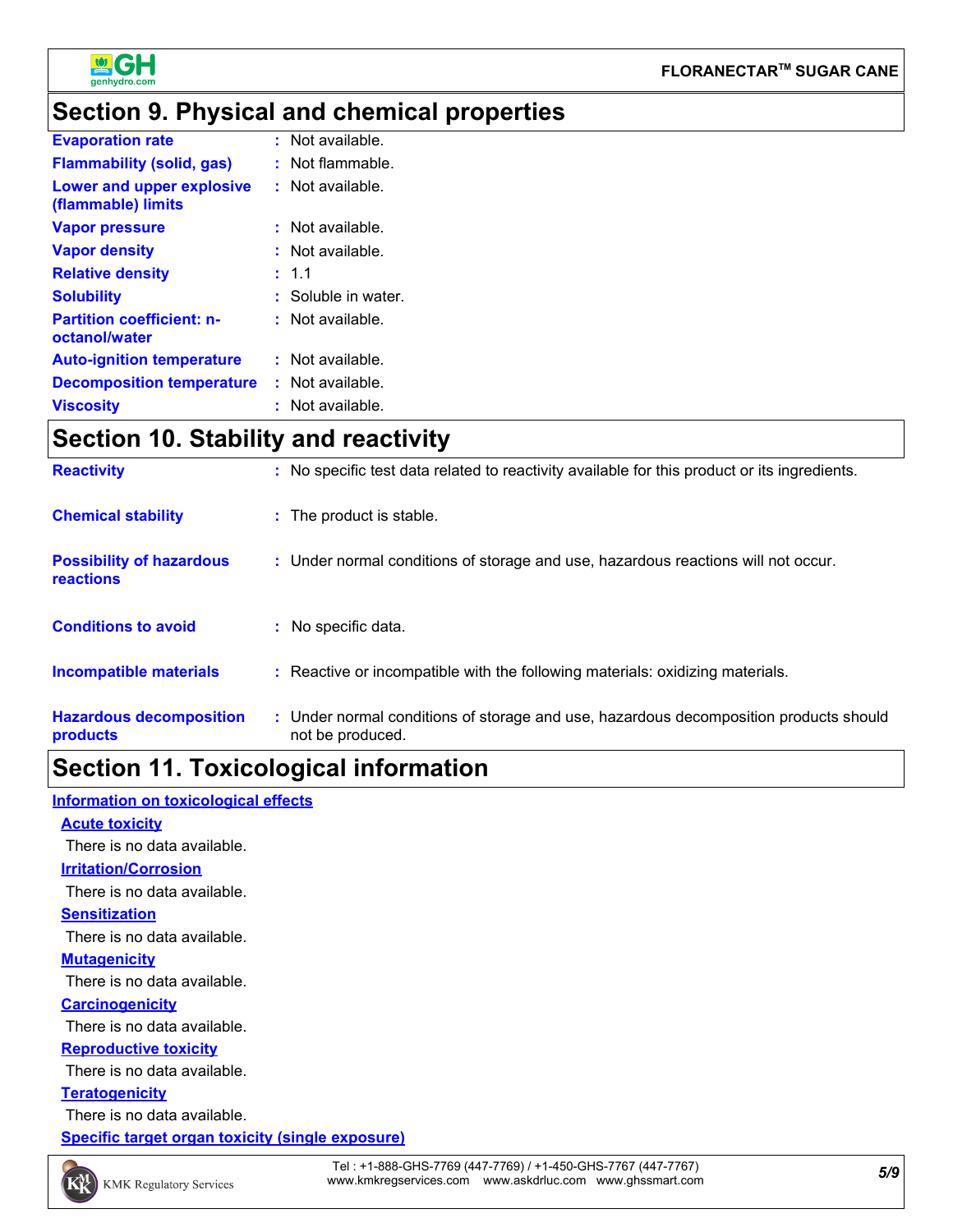



### **Section 11. Toxicological information**

| There is no data available.                               |                                                                                          |
|-----------------------------------------------------------|------------------------------------------------------------------------------------------|
| <b>Specific target organ toxicity (repeated exposure)</b> |                                                                                          |
| There is no data available.                               |                                                                                          |
| <b>Aspiration hazard</b>                                  |                                                                                          |
| There is no data available.                               |                                                                                          |
|                                                           |                                                                                          |
| <b>Information on the likely</b><br>routes of exposure    | : Dermal contact. Eye contact. Inhalation. Ingestion.                                    |
| <b>Potential acute health effects</b>                     |                                                                                          |
| <b>Eye contact</b>                                        | : No known significant effects or critical hazards.                                      |
| <b>Inhalation</b>                                         | No known significant effects or critical hazards.                                        |
| <b>Skin contact</b>                                       | No known significant effects or critical hazards.                                        |
| <b>Ingestion</b>                                          | No known significant effects or critical hazards.                                        |
|                                                           |                                                                                          |
|                                                           | <b>Symptoms related to the physical, chemical and toxicological characteristics</b>      |
| <b>Eye contact</b>                                        | : No known significant effects or critical hazards.                                      |
| <b>Inhalation</b>                                         | No known significant effects or critical hazards.                                        |
| <b>Skin contact</b>                                       | No known significant effects or critical hazards.                                        |
| <b>Ingestion</b>                                          | : No known significant effects or critical hazards.                                      |
|                                                           |                                                                                          |
|                                                           | Delayed and immediate effects and also chronic effects from short and long term exposure |
| <b>Short term exposure</b>                                |                                                                                          |
| <b>Potential immediate</b><br>effects                     | : No known significant effects or critical hazards.                                      |
| <b>Potential delayed effects</b>                          | : No known significant effects or critical hazards.                                      |
| Long term exposure                                        |                                                                                          |
| <b>Potential immediate</b><br>effects                     | : No known significant effects or critical hazards.                                      |
| <b>Potential delayed effects</b>                          | : No known significant effects or critical hazards.                                      |
| <b>Potential chronic health effects</b>                   |                                                                                          |
| <b>General</b>                                            | No known significant effects or critical hazards.                                        |
| <b>Carcinogenicity</b>                                    | No known significant effects or critical hazards.                                        |
| <b>Mutagenicity</b>                                       | No known significant effects or critical hazards.                                        |
| <b>Teratogenicity</b>                                     | No known significant effects or critical hazards.                                        |
| <b>Developmental effects</b>                              | No known significant effects or critical hazards.                                        |
| <b>Fertility effects</b>                                  | No known significant effects or critical hazards.                                        |

#### **Numerical measures of toxicity**

**Acute toxicity estimates**

There is no data available.

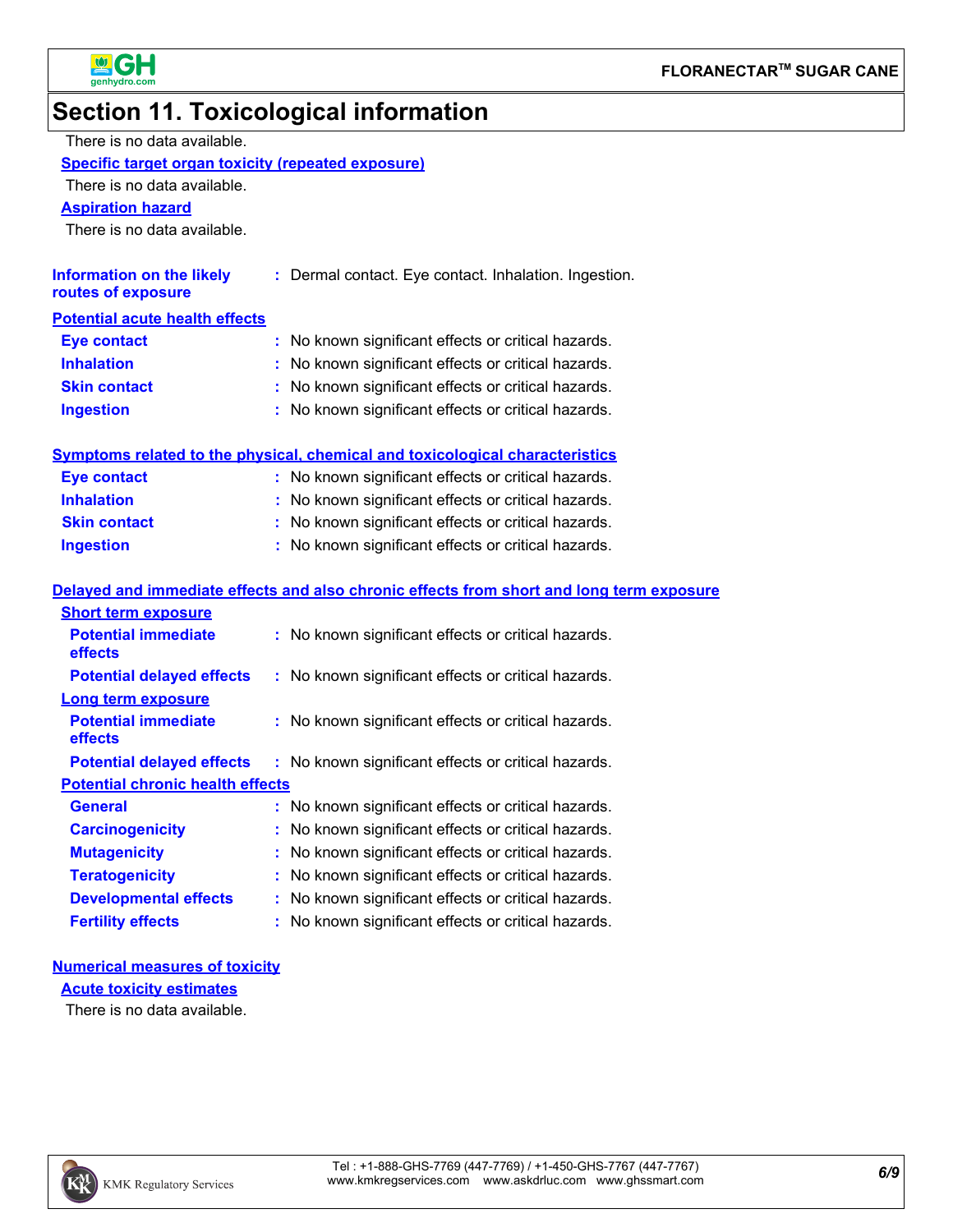

### **Section 12. Ecological information**

#### **Toxicity**

There is no data available.

#### **Persistence and degradability**

There is no data available.

#### **Bioaccumulative potential**

There is no data available.

#### **Mobility in soil**

| <b>Soil/water partition</b><br>coefficient (K <sub>oc</sub> ) | : There is no data available. |
|---------------------------------------------------------------|-------------------------------|
|                                                               |                               |

**Other adverse effects** : No known significant effects or critical hazards.

### **Section 13. Disposal considerations**

| <b>Disposal methods</b> | : The generation of waste should be avoided or minimized wherever possible. Disposal                                                                                              |
|-------------------------|-----------------------------------------------------------------------------------------------------------------------------------------------------------------------------------|
|                         | of this product, solutions and any by-products should comply with the requirements of<br>environmental protection and waste disposal legislation and any regional local authority |
|                         | requirements. Dispose of surplus and non-recyclable products via a licensed waste                                                                                                 |
|                         | disposal contractor. Waste should not be disposed of untreated to the sewer unless                                                                                                |
|                         | fully compliant with the requirements of all authorities with jurisdiction. Waste packaging                                                                                       |
|                         | should be recycled. Incineration or landfill should only be considered when recycling is                                                                                          |
|                         | not feasible. This material and its container must be disposed of in a safe way. Empty                                                                                            |
|                         | containers or liners may retain some product residues. Avoid dispersal of spilled                                                                                                 |
|                         | material and runoff and contact with soil, waterways, drains and sewers.                                                                                                          |

### **Section 14. Transport information**

|                                      | <b>DOT Classification</b> | <b>IMDG</b>    | <b>IATA</b>    |
|--------------------------------------|---------------------------|----------------|----------------|
| <b>UN number</b>                     | Not regulated.            | Not regulated. | Not regulated. |
| <b>UN proper</b><br>shipping name    |                           |                |                |
| <b>Transport</b><br>hazard class(es) |                           | ٠              |                |
| <b>Packing group</b>                 | $\blacksquare$            |                |                |
| <b>Environmental</b><br>hazards      | No.                       | No.            | No.            |
| <b>Additional</b><br>information     |                           |                |                |

**AERG :** Not applicable.

**Special precautions for user Transport within user's premises:** always transport in closed containers that are **:** upright and secure. Ensure that persons transporting the product know what to do in the event of an accident or spillage.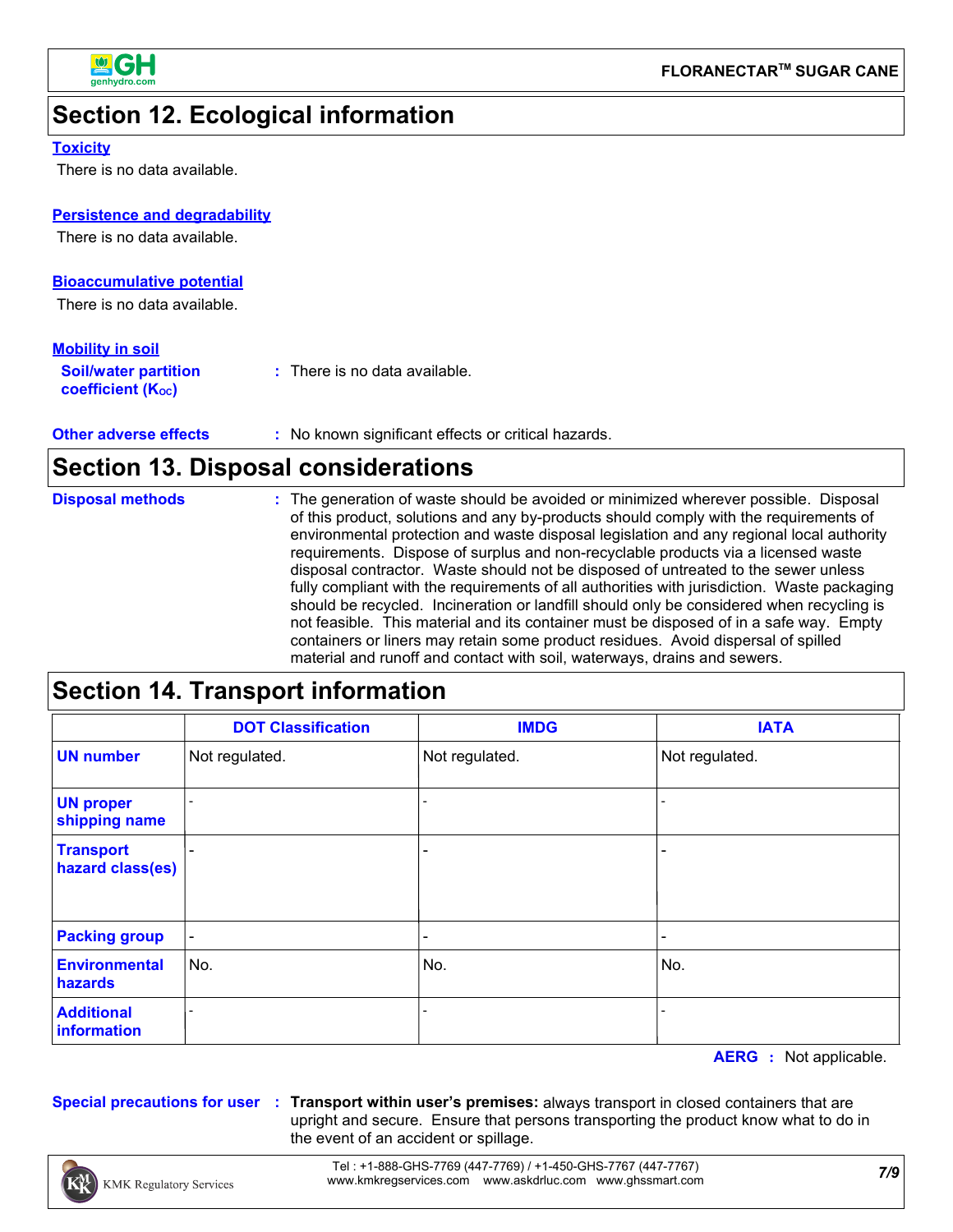

### **Section 15. Regulatory information**

| <b>U.S. Federal regulations</b>                                                   | : TSCA 8(a) CDR Exempt/Partial exemption: Not determined<br>United States inventory (TSCA 8b): Not determined.<br>Clean Water Act (CWA) 311: Phosphoric acid |
|-----------------------------------------------------------------------------------|--------------------------------------------------------------------------------------------------------------------------------------------------------------|
| <b>Clean Air Act Section 112</b><br>(b) Hazardous Air<br><b>Pollutants (HAPs)</b> | : Not listed                                                                                                                                                 |
| <b>Clean Air Act Section 602</b><br><b>Class I Substances</b>                     | : Not listed                                                                                                                                                 |
| <b>Clean Air Act Section 602</b><br><b>Class II Substances</b>                    | : Not listed                                                                                                                                                 |
| <b>DEA List I Chemicals</b><br>(Precursor Chemicals)                              | : Not listed                                                                                                                                                 |
| <b>DEA List II Chemicals</b><br><b>(Essential Chemicals)</b>                      | : Not listed                                                                                                                                                 |
| <b>SARA 302/304</b>                                                               |                                                                                                                                                              |
| <b>Composition/information on ingredients</b>                                     |                                                                                                                                                              |
| No products were found.                                                           |                                                                                                                                                              |
| <b>SARA 304 RQ</b>                                                                | : Not applicable.                                                                                                                                            |
| <b>SARA 311/312</b>                                                               |                                                                                                                                                              |
| <b>Classification</b>                                                             | : Not applicable.                                                                                                                                            |
| <b>SARA 313</b>                                                                   |                                                                                                                                                              |
| There is no data available.                                                       |                                                                                                                                                              |
| <b>State regulations</b>                                                          |                                                                                                                                                              |
| <b>Massachusetts</b>                                                              | : None of the components are listed.                                                                                                                         |
| <b>New York</b>                                                                   | : None of the components are listed.                                                                                                                         |
| <b>New Jersey</b>                                                                 | : None of the components are listed.                                                                                                                         |
| <b>Pennsylvania</b>                                                               | : None of the components are listed.                                                                                                                         |
| <b>California Prop. 65</b>                                                        |                                                                                                                                                              |
| No products were found.                                                           |                                                                                                                                                              |
| <b>Section 16. Other information</b>                                              |                                                                                                                                                              |

#### **History Procedure used to derive the classification Classification Justification** Not classified. **Date of issue mm/dd/yyyy Prepared by : Date of previous issue Version : :** 04/15/2016 **:** 09/30/2015 3 : KMK Regulatory Services Inc.